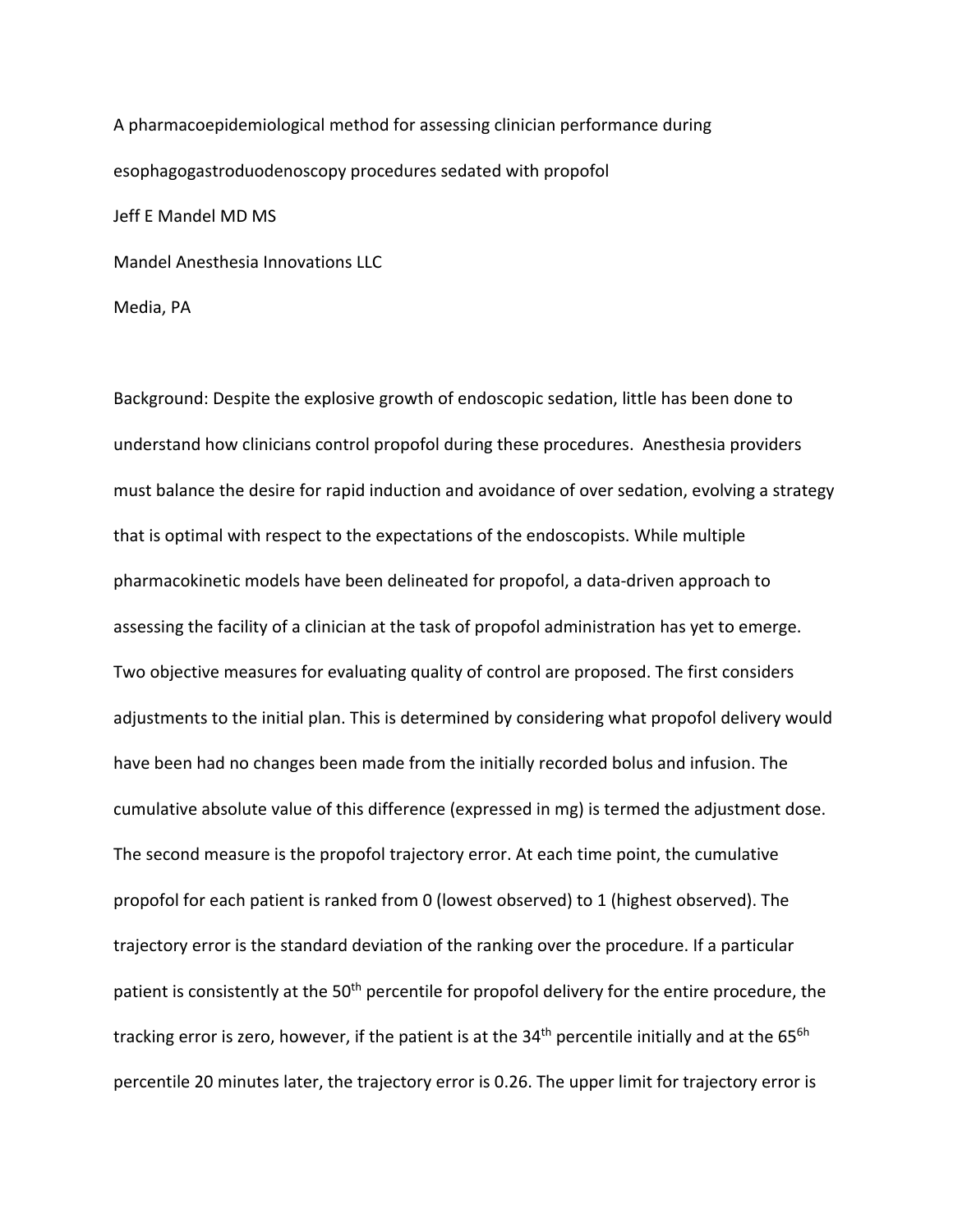0.5. The trajectory error permits comparisons of propofol consumption in patients of differing ages and weights.

To make an aeronautical analogy, adjustment dose is how much we "fight the stick", while trajectory error is how much we deviate from our filed flight plan.

Methods: Data was extracted from the Penn Data Analytics database for all esophagogastroduodenoscopy cases from Jan 2016 to December 2017; cases with only bolus delivery were excluded, leaving 13,503 cases. Patterns in choice of initial bolus and infusion rate were assessed. Timed delivery entries were converted to continuously sampled infusion rates. Scores for adjustment dose and trajectory error were determined for each of these cases.

Results: Median adjustment dose 26 mg (12 – 56); a histogram is presented in figure 1. Median trajectory error was 0.26 (0.23 – 0.28); a histogram is presented in figure 2. Correlations between the two measures and age or weight and were close to zero, as was the correlation between measures.

Conclusions: While there is considerable similarity in the initial bolus and infusion rates during endoscopic sedation, there is a larger diversity in adjustment dose and trajectory error. Further, these measures are minimally correlated with age and weight, or with each other, suggesting they are measuring properties of the controller, rather than the controlled, and that they are measuring distinct aspects of the control. These measures may prove useful in assessing the skill of anesthesia providers in delivering endoscopic sedation, or in assessing the performance of automated systems.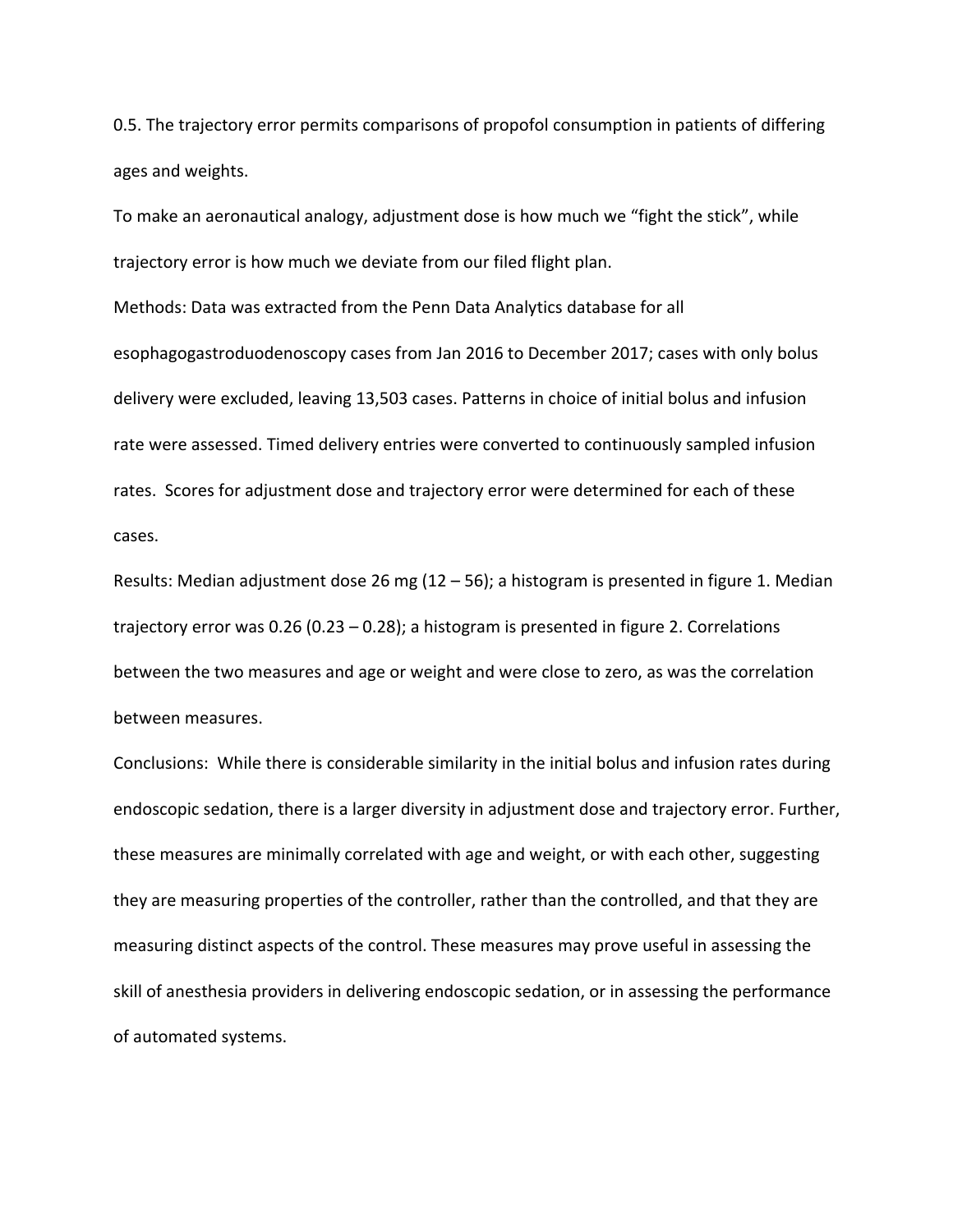

Figure 1